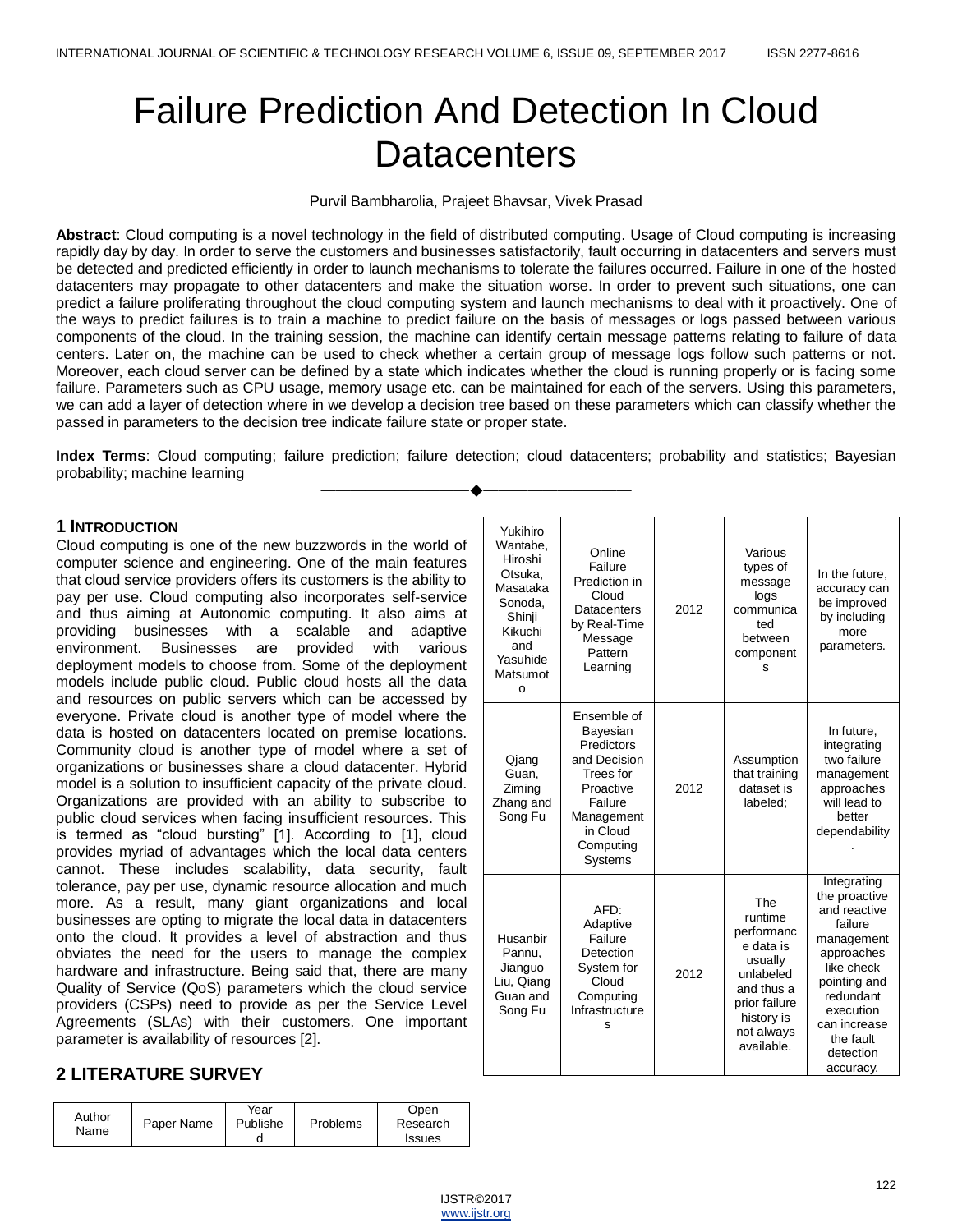| Yukihiro<br>Watanabe.<br>Hiroshi<br>Otsuka<br>and<br>Yasuhide<br>Matsumot<br>O | Failure<br>Prediction for<br>cloud<br>datacenter by<br>Hybrid<br>Message<br>Pattern<br>Learning | 2014 | When<br>applying<br>failure<br>prediction<br>to the cloud<br>datacenters<br>, incorrect<br>detection<br>can result<br>in<br>execution<br>of<br>unnecessar<br>v tasks and<br>additional<br>costs.                    | Various kinds<br>of data from<br>the systems<br>such as<br>messages,<br>performance<br>data and<br>configuration<br>s can be<br>used to<br>achieve more<br>precise<br>failure<br>prediction. |
|--------------------------------------------------------------------------------|-------------------------------------------------------------------------------------------------|------|---------------------------------------------------------------------------------------------------------------------------------------------------------------------------------------------------------------------|----------------------------------------------------------------------------------------------------------------------------------------------------------------------------------------------|
| Dinh-Mao<br>Bui, Thien<br>Huynh and<br>Sungyoun<br>g Lee                       | <b>Fuzzy Fault</b><br>Detection in<br>laaS Cloud<br>Computing                                   | 2016 | Most of the<br>existing<br>prediction<br>methods<br>are<br>supervised<br>learning<br>models.<br>However.<br>the labeled<br>dataset is<br>not always<br>available in<br>real world<br>cloud<br>computing<br>systems. | Probabilistic<br>approach<br>can be used<br>to increase<br>the ability of<br>self-decision<br>making for<br>fault<br>tolerance<br>system.                                                    |

Availability directly depends upon how fast the cloud infrastructure can detect any faults and take necessary steps to troubleshoot the problem. It is a major challenge for service providers to provide stable service or else it may cause huge monetary loss for organizations. The time required to repair the fault is also a critical parameter in failure management. However, failure detection is often a difficult task due to complexity and dynamic nature of the cloud. Hence as compared to non-virtualized systems and local datacenters, the troubleshooting procedure is more time-consuming and complex. Therefore, an effective approach is to detect a failure in its nascent stages. Hence preventive measures can be undertaken by the system administrator to avoid a disastrous failure before it occurs. This technique is called failure prediction. It takes use of runtime statistical information and the information of previously observed failures to forecast future failure occurrences in the cloud. Large amount of monitoring data is collected to track the status of cloud during its operation. Such data includes the software log files, traffic in the network, system audit events, virtualization information, etc. This monitoring data is so large that it is impossible for us to manually deduce the cloud status from it. Besides due to dynamicity of cloud, it is common that the state information and the networks' load might change. Thus overall fault detection and prediction in cloud is a challenging task and it is vital that the service providers take necessary steps to effectively troubleshoot it in order to provide stable service to their users. Most of the conventional failure detection and prediction models are based on statistical learning techniques. These models are supervised learning models and they take into consideration various performance attributes to approximate the dependency of failure occurrences. The assumption on which these models are based is that the training dataset is labeled, i.e. for each data point used to train

the models, the designer knows well in advance if that data point corresponds to a failure or normal execution. However for newly deployed systems on cloud, the labeled data set is not always available. In supervised learning models, the undetected failure occurrences are never taken into consideration for failure prediction. Thus it is a challenging task on how to accurately predict failures given the dynamic nature of cloud. In this paper, we propose a method which consists of two modules. The first module would be used to predict the failure using message logs passed between various components of cloud as proposed in [1]. The secondary module will be used to detect failure at an estimated time. The prediction model would predict that failure is going to occur and certain processes would be launched when a failure is predicted, so as to reduce the impact of the failure. But what if the prediction is incorrect. In such cases, we can always verify that our prediction is correct using failure detection. We let the system launch impact reducing processes. We then detect whether a failure has actually occurred or not using the state information of the cloud. If failure is detected, we let the impact reducing mechanisms function normally, but if failure is not detected, we roll back the processes to previous state and shutdown the processes launched to reduce failure impact.



*Fig 1. Two modules part of the model presented*

# **2 PROBLEM STATEMENT**

As discussed earlier, the large scale and dynamic nature of cloud has added extra complexity when it comes to fault detection and management. Also, how to overcome it is also a grave concern for the CSPs. While it is true that effective fault detection and prediction is critical, one should also understand the reasons that led to the fault. Some of the reasons for the same are human error, cloud provider downtime, extreme spikes in customer demand, third party service failures, storage failures and much more. Thus, the service providers should take effective steps to mitigate these failure reasons. These faults may lead to unavailability of resources and even downtime in web applications and web services which in turn can affect large population of customers and even severe economic loss. A very famous example to support this claim is of Amazon which was down for almost 45 minutes due to an unexpected fault and eventually led to about 5-million-dollar loss in transactions. Due to the dynamic nature and changing workload, it is extremely difficult from the data collected to predict fault. Also the runtime performance data is usually unlabeled and thus prior failure history is not always available. Another challenge is that the cloud hardware and the software components are constantly replaced or updated. Hence it is necessary for the fault detection mechanism in use to distinguish accurately the normal cloud variation and real time failures. Also, if the cloud service provider can predict the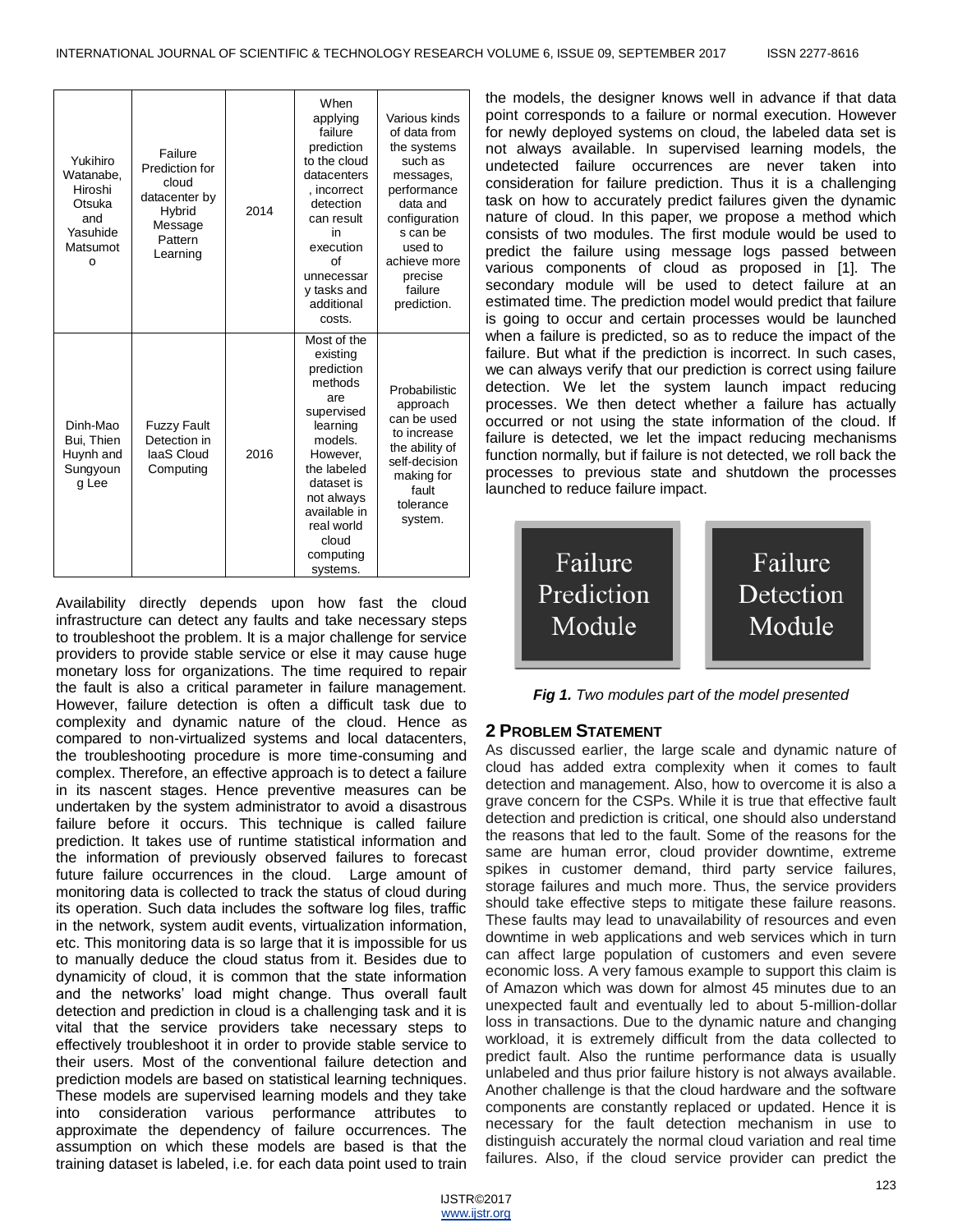failure, it would act as a cherry on the icing on the cake. Also, to increase consumer and customer satisfaction which in turn will increase revenue and sales for the CSP, a CSP must proactively handle and mitigate the effects of failure across the cloud system. Failure in a large scale cloud system may also lead to huge economic losses. These losses can be prevented by handling the failures faced by the cloud systems in real time.

# **3 SOLUTION STATEMENT**



*Fig 2. Flowchart for the model presented*

The overall model of detecting and predicting failures proposed in this paper includes four major steps. First step includes predicting a failure in the cloud system with expected time using the model proposed in the paper. Step two includes launching certain processes that can be used to mitigate the effects of failure. It also includes launching mechanisms such as backup processes, saving cloud system state, etc. that can reduce the extent to which the failure can spread in a cloud system. Step three includes detecting failure using the state information after the expected time has elapsed. Step four includes an IF-ELSE condition. If a failure is detected after the elapsed expected time as predicted by our predictor model, if failure is not detected we revert back the processes we launched when the failure was predicted.

# **A. Fault Prediction**

As discussed above, the module 1 of the proposed model will predict the failure in the cloud systems. The module will predict architecture for the real time message pattern learning which meets the above requirements is depicted below: Preprocessing Message Messages **Aessage Classification** Dictionary Extracting failure info Failure Message Pattern Predict Learn Alert calculate probability Pattern Matching Message

the failure by fetching and analyzing the pattern of messages of real time. In order to forecast failure effectively, it is critical to classify the messages accurately irrespective of the format. Also we need to keep track of the configuration settings as they change dynamically and the predicted result should consider the order of the messages collected in logs. The

*Fig 3. Failure Prediction Architecture*

Pattern Dictionary

As shown above, the architecture consists of three phases: (a) preprocess phase which classifies input messages and derives patterns from it, (b) learning phase calculates the probability of message pattern coexisting with failure and (c) prediction phase, which compares the real time messages with the learned messages to forecast the possibility of failure.

## **a) Preprocess**

Firstly, we derive the message patterns from the recorded messages in a message logs. This phase involves three steps: message classification, extracting the failure information and message pattern generation.

**1)** Message Classification



*Fig 4. Message text example*

As shown in the figure above, a given message is divided into four fields: timestamp, message source, priority and message text. In this step, the messages are classified based on their similarity index. Thus, two messages will be classified into single group if they share many common words. Message dictionary is used to classify message texts. An example of message dictionary is shown in table below which contains two columns – "message type", which is a unique identification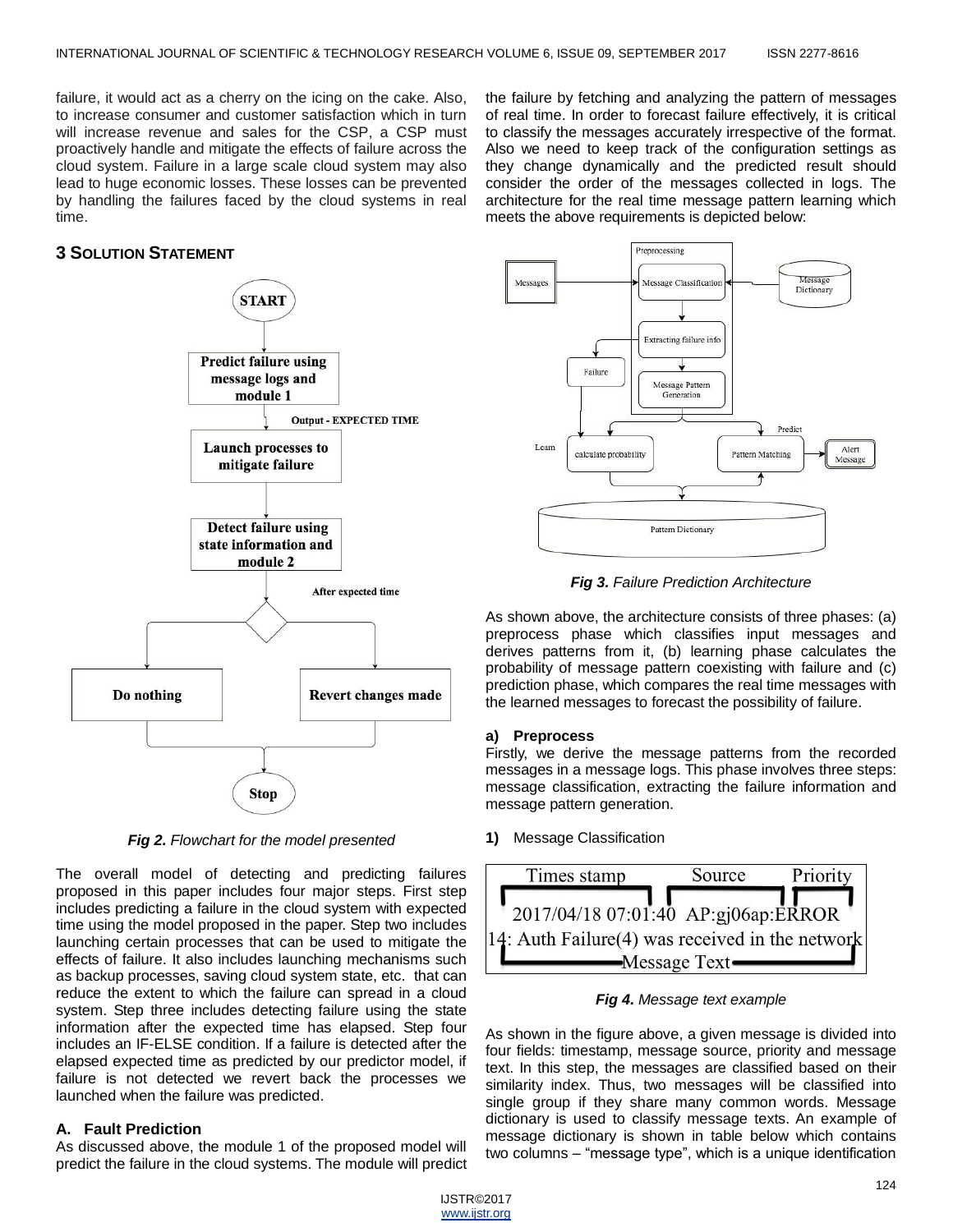| Message Type | Words                                                  |
|--------------|--------------------------------------------------------|
|              | Stand-by, interface failure, recovered, vlan,<br>etc.  |
|              | Send-mail, space insufficient, need for space,<br>etc. |
| 3            | Auth. Failure, TRAP, generic, timestamp.               |
|              |                                                        |

number for a message type and "words", it contains a set of words corresponding to a particular message type.

*Table 1. An Example of Message Dictionary*

Consider a set of words Di corresponding to the i-th message type. Let  $d_{i1}$ ,  $d_{i2}$ , ... be the words which are classified to the i-th message type. Now given a message ej which needs to be classified. Firstly,  $e_j$  is split into set of words  $W_j = \{ w_{j1}, w_{j2}, ...,$  $w_{in}$  } where n is the number of words in the message text. Then we find  $S_{ii}$  which represents the degree of similarity between Di and W<sub>i</sub>.

$$
S_{ij} = \sum_{k=1}^{n} s_{ik} \quad \text{where} \quad\n \begin{pmatrix}\n s_{ik} = 1 & \text{if} \quad w_{jk} \in D_i \\
s_{ik} = 0 & \text{if} \quad w_{jk} \notin D_i\n \end{pmatrix}
$$

After calculating the similarity scores for all i, we choose the candidate for classification as set of words Dc having maximum  $S_{ci}$ . After this we will be having the candidate message type c with score  $S_{ci}$ . From this, similarity S can be calculated as:

$$
S = \frac{S_{\mathfrak{G}}}{n}
$$

A threshold value th $_{\text{classify}}$  is used to decide whether the given message should be classified into an existing one or a newly created one. Hence if S > th<sub>classify</sub>, the given message  $e_j$  is classified as class type c and if it has some new words not in  $D_c$ , then they are added. Or else we create a new entry in the message dictionary.

#### **2) Extracting the failure information**

As discussed above, messages generally include a field which signifies priority information and helps the administrators to handle the messages according to their severity. The messages with severity – Error, Critical, Alert or Emergency are considered as the events showing failure occurrence. Information for the failure is extracted once the message is classified as a failure. As shown in table II, the failure information table consists of two parameters, timestamp and description of failure and this information is used further in learning process.

| ID | Timestamp           | Type of failure                               |
|----|---------------------|-----------------------------------------------|
| 75 | 2017/04/18 10:40:55 | Code 10 - Fault in availability<br>of process |
| 76 | 2017/04/18 10:41:30 | Code 20 - Memory<br>insufficient              |

*Table 2. Examples of failure information*

#### **3) Message pattern generation**

A message pattern is defined as a set of message types in the

message window. The message pattern can be expressed as a sequence of messages by either considering or ignoring their order. Comparing the efficiency of performance methods with binary vector (it ignores the count of each type of message in the window) and event vector (considers the count). From their experiments, it was found that keeping track of count of each message type has no advantage. Therefore, the message pattern is expressed by using a binary set of message types in the window instead of using event vector. Table III shows the message pattern record where the k-th entry is expressed as mp $_k$ , a message pattern and timestamp are expressed as m(mp $_{\rm k}$ ) and t(mp $_{\rm k}$ ) respectively.

#### **b) Learning Message Patterns**

By observing the message pattern, we can estimate the probability that a failure occurs in a certain period using Bayes' theorem:

$$
P(G_i | mp_k) = \frac{P(G_i)P(m(mp_k) | G_i)}{P(G_i)P(m(np_k) | G_i) + P(\neg G_i)P(m(np_k) | \neg G_i)}
$$

**Where** 

P(X): Probability of occurring event X

P(X|Y): Conditional probability of X given Y has occurred G<sub>i</sub>: Set of event corresponding to i-th type of failure

 $P(G_i | mp_k)$ : Probability that a failure  $F_i$  occurs in a predictive period after timestamp of mp<sub>k</sub> The above equation can be simplified as given below by considering the frequency of occurrence of each event type:

$$
P(G_i | mp_k) = \frac{n(m(np_k) \cap G_i)}{n(m(np_k))}
$$
  

$$
n(m(np_k) \cap G_i) = \sum_{i=1}^{k} h(mp_i, mp_k, F_i)
$$

**Where** 

$$
h(mp_i, mp_k, F_i) = \begin{cases} 1 & \text{if } m(mp_k) = m(mp_i) & \text{and} \\ & (t(F_i) - d) \le t(mp_i) < t(F_i) \\ 0 & \text{otherwise} \end{cases}
$$

$$
h(mp_i, mp_k, F_i) = \begin{cases} 1 & \text{if } m(mp_k) = m(mp_i) & \text{and} \\ & (t(F_i) - d) \le t(mp_i) < t(F_i) \\ 0 & \text{otherwise} \end{cases}
$$

t (F<sub>i</sub>): timestamp of F<sub>i</sub> d: predictive period length

I

$$
n(m(mp_k)) = \sum_{i=1}^k g(mp_i, mp_k)
$$

**Here** 

$$
g(mp_1, mp_k) = \begin{cases} 1 & \text{if } m(mp_k) = m(mp_1) \\ 0 & \text{otherwise} \end{cases}
$$

Based on the above equations, we can estimate the cooccurrence probability of an observed message pattern and a failure occurrence using the message pattern dictionary. An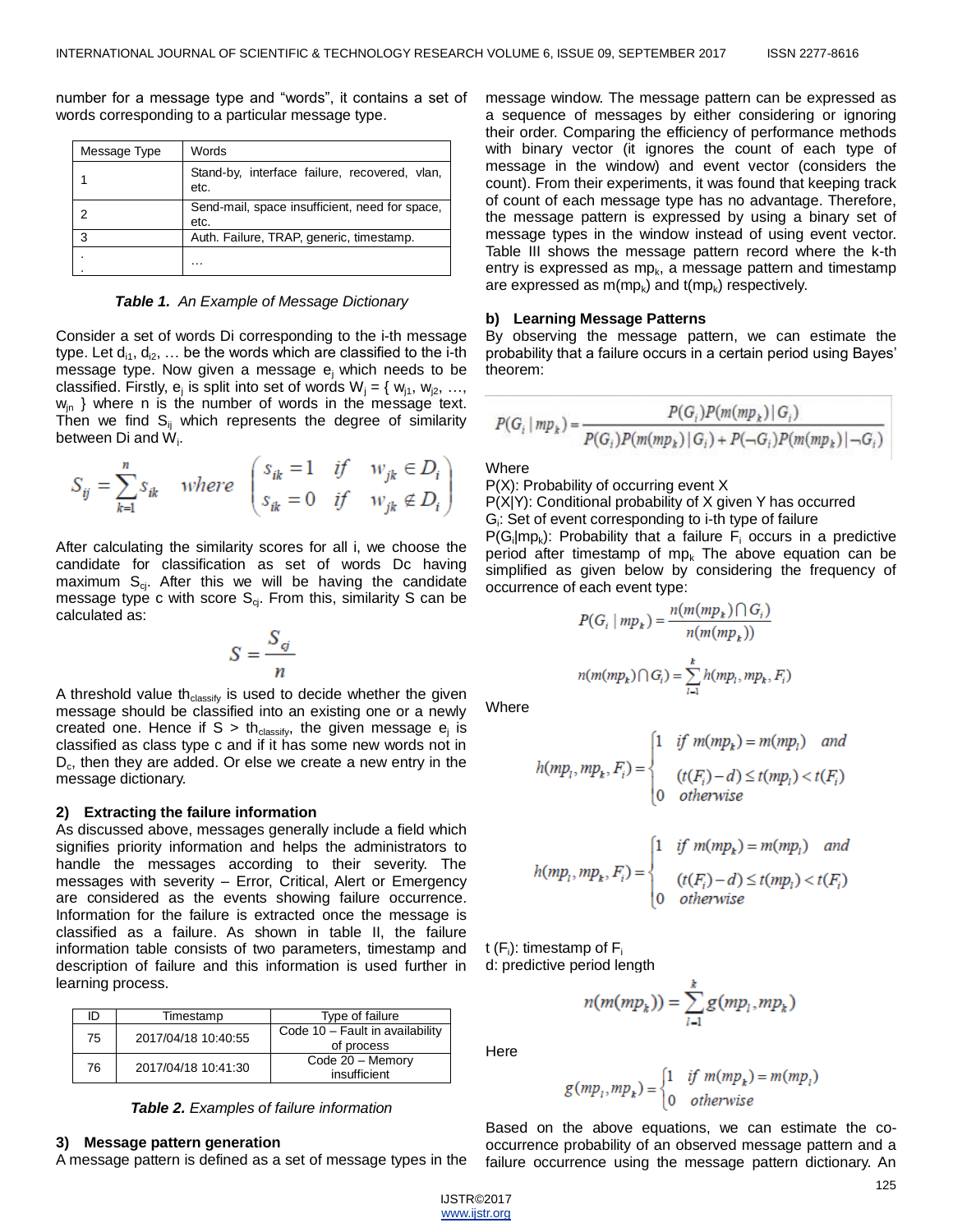example of the pattern dictionary is shown in the table below. Here numerator represents the number of message pattern observed in predictive period of failure  $F_i$  and denominator is the total number of message pattern. When mp $_k$  is added to the message pattern record,  $P(G_i | mp_k)$  for all  $F_i$  is updated and the number of patterns  $n(m(mp_k))$  is increased. Firstly, the predicted period is calculated for the input message type followed by  $m(mp_k)$  ∩ G<sub>i</sub> which are timestamped message patterns. As a result, the number of pattern in this predictive period is also increased. Finally, in the pattern dictionary, posterior probability P(G|mp<sub>k</sub>) is updated. The learned result can be used by the predicting phase.

#### **c) Predicting Failure**

Failures can be predicted using the message patterns and probability from the pattern dictionary. Given a message pattern m(mp<sub>k</sub>), the pattern dictionary is referred and the column matching the message pattern is selected. Then, probability for each type of message failure is calculated. If the probability for any message type of failure is higher than a threshold, we conclude them as a possible sign of failure and necessary steps are undertaken to resolve them.

#### **B. Fault Detection**

Here we discuss about the module 2 of the model we propose for failure detection and prediction. The idea is to develop a probabilistic model on the basis of some of the runtime state parameters such as temperature of the cloud system, CPU usage of the system, memory usage of the system, CPU idle time, number of I/O operations per unit time, etc. There can be two types of situations. One, in which the cloud system is behaving normally, and the other being a state in which some failure has occurred. Hence, we can have 2 classes, class 1 for normal behavior and class 2 for abnormal behavior [4]. The problem with making such classes is that there may not be enough data relating to class 2 [4]. Saving the state information of the cloud system will be a part of a module in the cloud system. If this module itself fails or progressively fails due to the failure of some other module, the state information won't be saved for further analysis through which we can calculate probabilities related to class 2 for each of the runtime state parameters. Hence, there may not be enough data related to class 2 for the supervised learning algorithm to estimate probabilities related to class 2 [5]. To solve this problem, we can use a semi-supervised approach. We can use the unbalanced dataset of the state information to calculate probabilities relating to class 1 which is a majority class [4]. We can then classify current state information as normal or abnormal based on these probabilities related to majority class. A data point would relate to class 2 if its probability for belonging to class 1 would be too low. A semisupervised approach would include building a model based on the majority class. Data related to state information are collected from the cloud system and transformation techniques are applied to it, so as to, maintain them in a uniform format. Features of the dataset would be the state parameters related to cloud system. For large cloud systems, this dataset may contain thousands of features. Thus, dimensionality reduction is very important factor for failure detection. We apply dimensionality reduction techniques which produces a new dataset with only the most relevant set of features [4]. In this paper, we discuss one of the techniques that can be used to reduce the number of features in the dataset. The technique is

termed as ‗Relevance Deduction'. Let the dataset be represented by features  $X_1, X_2, X_3, \ldots, X_n$ . The intuition is to calculate similarity between each pair of features. Consider two features  $X_a$  and  $X_b$ . To calculate mutual information which represents covariance between the two features, we use the following formula [5].

$$
MutualInfo(X_a, X_b) = \sum_{x_a} \sum_{x_b} p(x_a, x_b) log(\frac{p(x_a, x_b)}{p(x_a)p(x_b)})
$$

If mutual information between two features turns out to be a minimum, we can conclude that the two features are completely independent. In the opposite case where, mutual information between two features turns out to be maximum, we can conclude that the pair of features are indeed same. The objective is to select a subset of original features on the basis of mutual information. To exclude unnecessary features, we can calculate index values for each feature. Features with high index values can be neglected [5].

$$
Index(X_a) = \sum_{b=1}^{n} (MutualInfo(X_a, X_b))
$$

Now for the purpose of detecting a failure, we design and develop a statistical model *m* with reduced dimensionality which takes a data point as input and outputs its probability. Parameters related to the model are learned in an unsupervised manner. A data point d is detected as a failure only if output of the model *m(d) < threshold.* Threshold value can be determined based on assumptions and past experience. An input data point d is classified as normal behavior or abnormal behavior based on its probability of belonging to normal behavior class which is the majority class. We develop a probabilistic model consisting of a group of Bayesian sub models. Each sub model is a non-parametric data model [4]. Frequency counts of the training data are used to calculate probability distribution. Each sub model is linked with an estimated probability *p(i),* where i is index associated with the sub model. The probability for a data point d can be calculated by using the following formula, where n is the number of sub models in the model [4].

$$
p(d) = \sum_{i=1}^{i=n} p(d/i)p(i)
$$

Due to the above formula, all the sub models are allowed to contribute to the probability of the input data point [4]. This approach allows the model to fit the historical data much more accurately. After the dimensionality of the training data set is reduced, the features in each sub model would be conditionally independent of each other [4]. Following formula is used for calculating *p(d/i)* for a data point d with l number of features after dimensionality reduction as discussed earlier.

$$
p(\frac{d}{i}) = \prod_{j=1}^{j=l} p(\frac{d_j}{i})
$$

We use Bayesian's expectation maximization algorithm, also known as EM algorithm, to calculate the probability that a feature  $d_i$  takes a given value v based on frequency count in the training set.

$$
p(dj = v|i) = count(dj = v \text{ and } i) / count(i)
$$

$$
p(i) = \frac{count(i)}{\sum_{n \in submodels} count(n)}
$$

In the above equations,  $count(\_)$  is the number of tuples satisfying a particular condition in the given data set. Following formulas can be used for calculating subparts of the above equations [5].